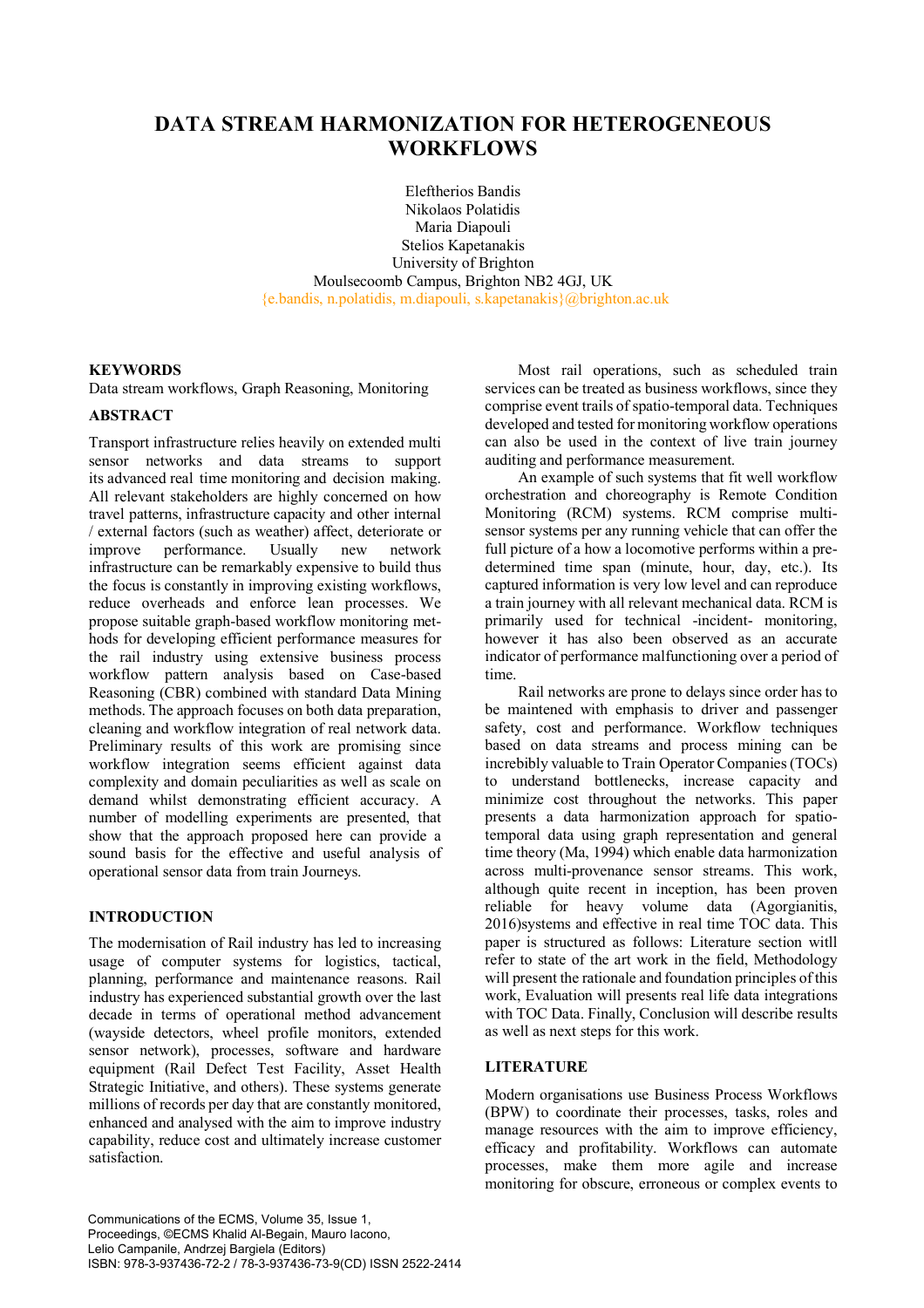company managers to increase productivity (Workflow Management Coalition, 2021; BPMI, 2021). BPW management differs across organisations. The size, sector and strategic orientation of an organization plays a key role on how they adopt, analyse and practice BPWs (Van der Aalst, 2003). A common taxonomy includes the phases of: Design, Implementation, Enactment, Monitoring and Evaluation as the workflow life cycle in BPW management (Muehlen, 2004). Among those the Monitoring phase enables the supervising of business processes in terms of management (e.g. performance, accuracy) and organization (e.g. utilization of resources, length of activities etc.) (Reijers, 2003). Monitoring is key operation informing process managers and workflow designers necessary adjustments to improve their processes.

In the case of using Business process Modelling techniques to monitor train jour-ney operation there is a need to integrate various data from different rail systems, as well as the timetable to provide a detailed insight into real train journeys. RCM data are key to provide the basis of this analysis, but there is a considerable challenge to associate, workflow execution trails with the expected business process instances (i.e. timetable). This has proven to be a complicated task as several problems exist within the Railway data collection systems. For example:

RCM systems are independent enough, installed on several trains at contrasting times. They generate data that denote a workflow process execution, however, there is no available information (linkage) between monitored workflow traces and their corresponding workflow on a seasonal timetable.

Data monitoring has several phases. Firstly, telemetric sensors are used to gather data as "low level events". Then data is filtered by a processing system to produce workflow processes. Finally, the extracted workflows are stored on persistence lay-ers of variant formats. Each phase represents a single entity since it is created at various times and by different architectures. Consequently, the data transformation along each phase allow margin for error which leads to partially inconsistent, in-complete and ultimately faulty data. Through data analysis which has been con-ducted on real RCM datasets we found that such percentage can vary but it ultimately can affect crucial attributes making workflow generation and workflow alignment to business process extremely difficult.

• Transport industry has many similar processes. For instance, the same route might run multiple times within a few minutes interval. It is difficult to distinguish identical processes since most of their attributes having significant similarity.

RCM data can contain missing and erroneous values -due to different clocks, analogue sensors and error-prone data transmission systems and areas (such as tunnels)-.

• TOCs have several fleets of similar trains that may employ several dif-ferent RCM systems. Several processes can be stored in different da-tasets which make workflow operations substantially complex.

• Data format can follow several popular or bespoke formats, hardening a universal workflow monitoring approach.

Workflow experts can use various methods to evaluate their processes, however, large or extended volumes of data can make the analysis of event logs extremely difficult. Process Mining (PM) is the technique used to extract knowledge and insights by discovering and analysing processes from event logs (Van der Aalst, 2011). By applying process mining, domain experts can use the derived information as feedback to design new processes or revise and enact predefined ones. In the literature, several algorithmic techniques have been introduced to solve the process mining problem. Algorithms like Alpha miner and alpha+ have been used extensively but other heuristics, genetic and fuzzy algorithms have also been applied (Tiwari, 2008). Each algorithm has its limitations on a different aspect of the process discovery such as fitness, simplicity and precision, and they may be unfit to areas where uncertainty, inconsistency and fuzziness is present. In such cases a CBR approach (Alshammari, 2017) may be more appropriate. CBR has been proven effective in monitoring business process workflow instances under uncertainty (Kapetanakis, 2009; 2010; 2011; 2012; 2013; 2014) in different interdisciplinary domains (Adedoyin, 2017), (Al Murayziq 2015, 2017), (Amin, 2019, 2020), (Ekpenyong, 2019), (Lansley,2019), (O'Connor, 2018) by retrieving similar solutions for similar problems.

### **RESEARCH METHODOLOGY**

Our workflow data follow a sequential temporal and spatial pattern since they represent a variety of activities over time. Information about workflows can be encoded as events (points in time) or states (time intervals). In order to combine the two representation primitives and retain the full information and its provenance, there is a need for a formal underlying theory and representation that captures both temporal information and temporal relations (order, concurrency etc). To represent effectively workflows and their sequence and relationships in a formal way we use the General Time Theory (GTT) (Bandis, 2017; 2018), (Petridis, 2014). The general time theory takes both points and intervals as primitive. It consists of a triad (T, Meets, Dur), where:

- T is a non-empty set of time elements;
- $-$  Meets is a binary order relation over T;

Dur is a function from  $T$  to  $R0+$ , the set of nonnegative real numbers.

A time element t is called an interval if  $Dur(t) > 0$ ; otherwise, t is called a point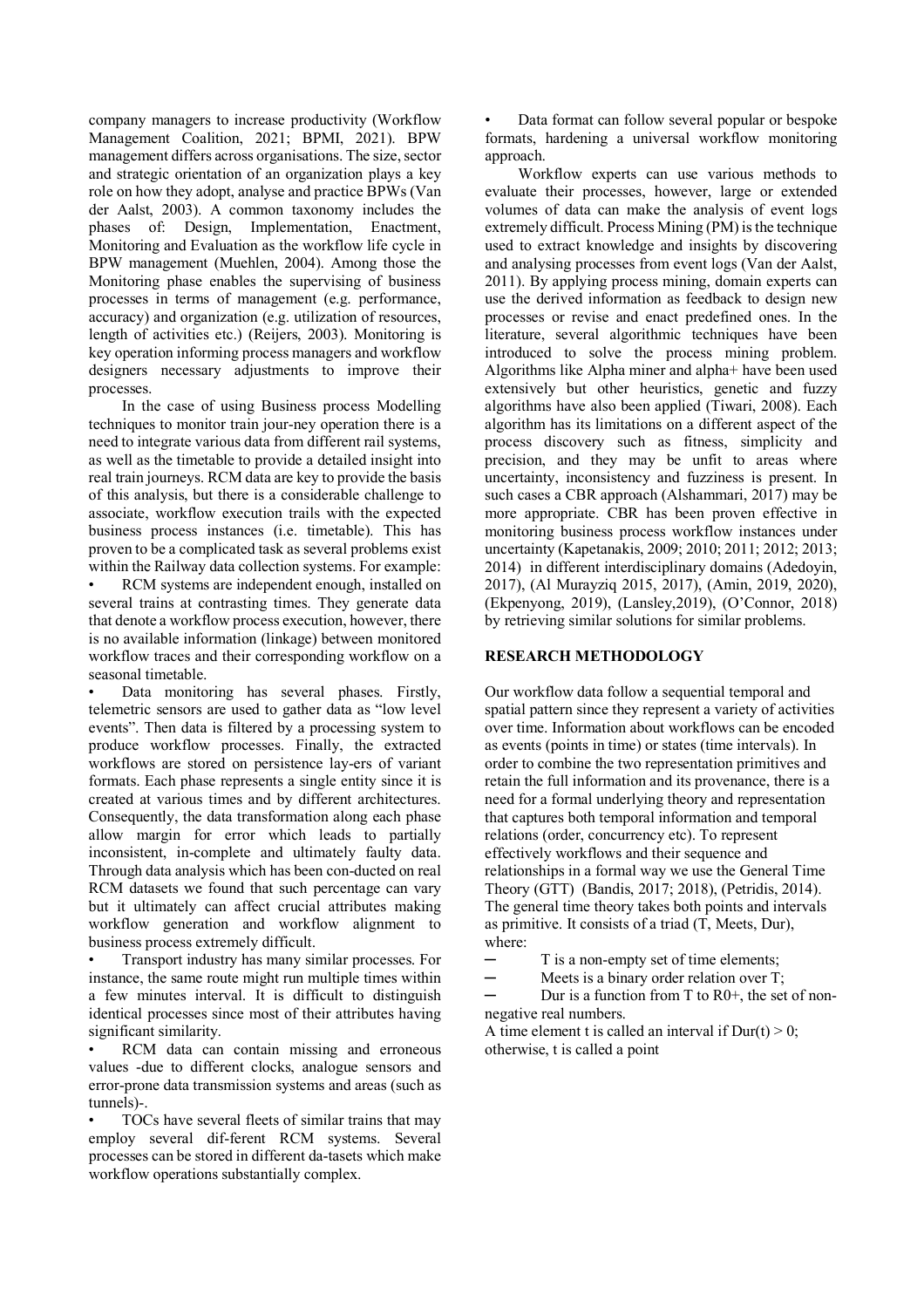

Graphical representation of a log temporal inference using the GTT

In a graph representation each node represents a station whereas any edge represents the duration from station A to station B. A GTT workflow representation allows for a unified log interpretation which in conjunction with the multi-level similarity representation presents a foundation for adequate CBR workflow cases (Kapetanakis, 2014).

#### **REPRESENTATION**

A workflow process consists of multiple activities. Activities involve tasks such as "start of a journey", "departure from a station", "arrive on a station" or "end of a journey". The tasks contain multi-perspective information such as:

- 1. Time-related information: The start and the end of each activity is marked with a timestamp. The duration of an activity is also given.
- 2. Location: The station of which the activity takes place
- 3. Relationships: One activity holds which activity follows as well as the time duration between them

General information about the workflow is also available:

1. The total duration of all activities

2. The train unit responsible to undertake all the workflow activities

- 3. The day of the week the workflow took place
- 4. The workflow start and end time

Workflows are represented as GTT event-duration graphs with spatial information as node-specific tags. Every node can be represented as:

{StationName*q*, StopDuration*q*, NextStation*q*, TimeUntilNextStation*q*}

Similarity among graphs is represented using multilevel representation based on the workflow structure. This can be annotated as:

Level 1: Relevant timestamps from workflow data. For example, Let case 1,  $C_1$  and case 2,  $C_2$  as workflow representations and C1L, C2L' their respective list of stations. For  $C_1$  and  $C_2$  if Start date is the same (Binary equal)  $&$  Start time relies within  $\gamma$  mins fluctuation &&  $C_{1L}$  is like  $C_{2L}$  based on an  $\mu$  string threshold. distance  $(C_1, C_2) = |\text{StartTime} C_1 = \text{StartTime} C_2 \leq \gamma | * w_1 +$  $\vert EndTimeC_1 - EndTimeC_2 \vert \vert \leq \gamma \vert \cdot w_2 \vert + \vert$  $\overline{\left( \frac{\text{StationList}C_1 - \text{StationList}C_2 \right) * w_3 (\text{equation 1})}$ 

Where  $w_1$ ,  $w_2$ ,  $w_3$  are empirically (expert-based) derived domain constants and

$$
w_1 + w_2 = w_3 \tag{equation}
$$

$$
\begin{array}{c}\n \text{(equation)}\\
2)\n \end{array}
$$

Upon successful relevance on similarity 1, a Level 2 similarity can be defined as:

> $p_1$ : create relationships => {[S<sub>1</sub>, Dur(S<sub>1</sub>), Dur(S<sub>2</sub>), Meets  $S_2$ ] ...}

> > (equation 3)

Where  $S_1$  is a starting point,  $Dur(S_1)$  is the time spent on the station,  $Dur(S_2)$  the time till the next station, and Meets  $S_2$  the station that follows. A Level 2 similarity is based on equation 3 quadruplets as:

|                                | distance $(C_1, C_2) =   [S_1, Dur_{S1}, Dur_{S2}, S_2]C_1 - [sS_1, Dur_{S1}, Dur_{S2}, S_2]C_2  * w_1 +$ |
|--------------------------------|-----------------------------------------------------------------------------------------------------------|
|                                | StartDayOnlyC <sub>1</sub> = StartDayOnlyC <sub>2</sub>   * $w_2$ +                                       |
| $UN_1 = UN_2$ * w <sub>3</sub> |                                                                                                           |
|                                | (equation 4)                                                                                              |

Where  $UN_1$  and  $UN_2$  are system identification numbers

#### **EVALUATION**

For the needs of evaluation we used data from 159000 trail records approximately over the period of ten months. Workflows were represented as graphs using GTT. Moving windows using level 1 and 2 similarities repsecitively, were used to combine together relevant workflows. Four types of datasets were used including:

- 1) RCM data from live train journeys
- 2) Performance data from planned / expected, already ran journeys
- 3) Timetabling data indicating planned, long-term planned and emergency routes across all networks
- 4) Spatio-temporal data for any assets (stations, signals, depots) and train location data available from sensors

GTT enabled workflow representation for all datasets starting from structured ones, like: Timetabling and Locations as well as free form ones: Performance and RCM. Level 1 and 2 similarities enabled workflow alignment and match of segments with complementary data provenance and information. Every performance journey was ranked with an indicator of delay which could be

- 1. Type A: No delay
- 2. Tybe B: Sub-threshold delay between 1-3'
- 3. Type C: Recorded Delay between 3-15'

4. Type D: Severe Delays of more than 15'

These classification scale was available just to one type of workflows and not the others. With the workflow unification, industry experts were able to see the journey classification as well as retrace back what happened on that specific case, see relevant information for the underlying family of services, routes as well as any available information on a daily basis. Based on the combined multiple provenance workflow data machine learning tehchniques were used to verify the accuracy of the system in numerical prediction e.g. given a specific trail of data can this be attributed to the right family of workflows and can it be classified accurately against delays of type A-D.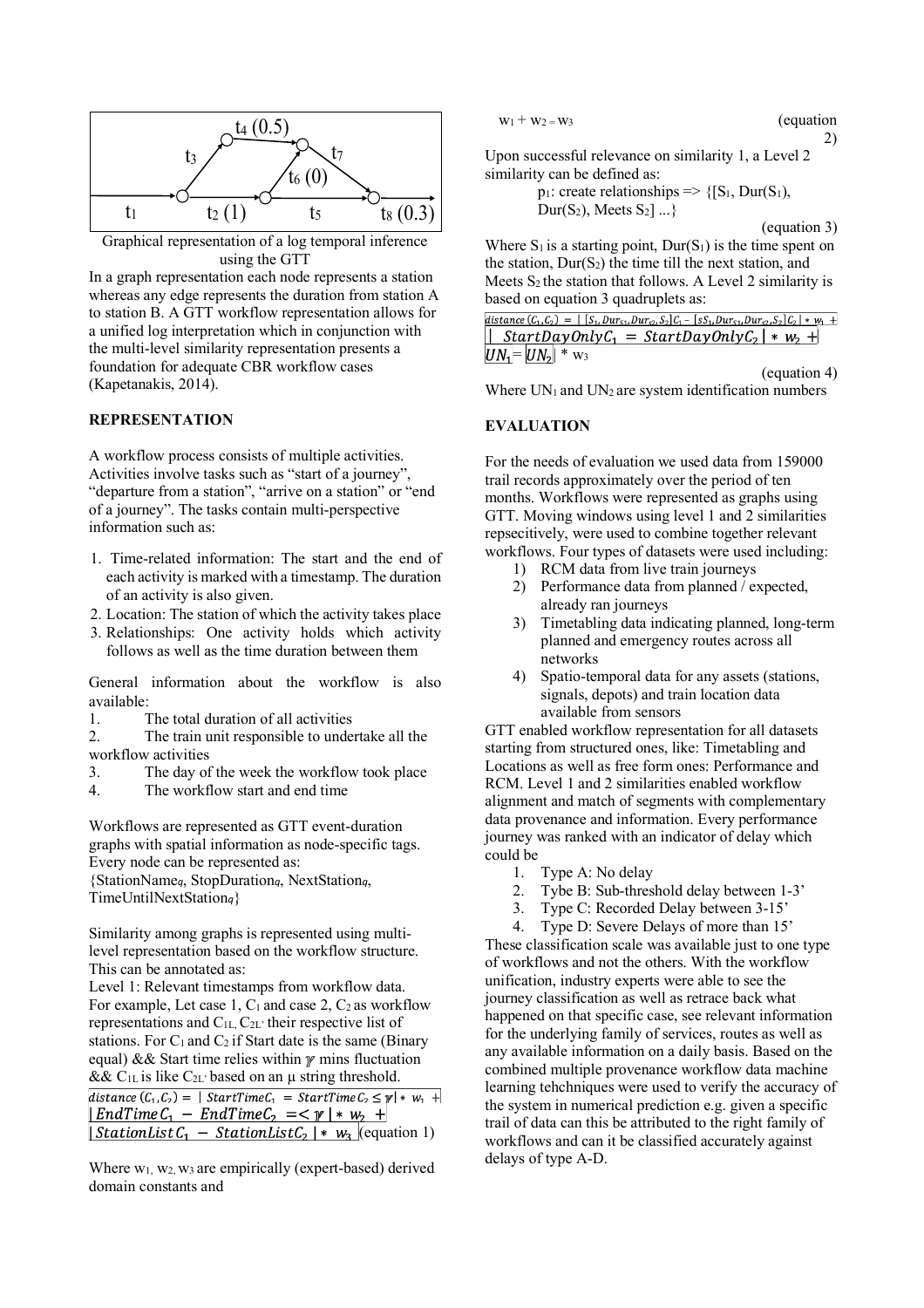For the first part of the evaluation the aggregation results using GTT enabled graphs and level 1, 2 similarity were encouraging with 93.89% success rate.

Table 1 summarises the results in terms of successful vs. unsuccessful cases.

|                      | Accurate | Total records |
|----------------------|----------|---------------|
|                      | Match    |               |
| Workflow records     | $100\%$  | 159000        |
| Matched successfully | 93.89%   | 149282        |
| Unsuccessful match   | $6.11\%$ | 9718          |

Table 1: Workflow match accuracy

Workflow matching had a high match ration, however still a high number of cases was not able to be connected dud to data inconcistencies, duplicate records and hardware peculiarities that required further processing and filtering. The results from this initial phase were treated as encouraging from industry stakeholders and requested the emphasis of the evaluation work to be placed on delay prediction given partial visibility of real time datasets. For this phase BPW mining techniques in workflow numerical prediction were used by applying generalized linear model, regression and a neural network classifier trained from existing workflow. Target was set as predicting whether a service will experience delay using early available data from the beginning of each route. A typical route can contain any number of stop between the range of 18 - 50 stations approximately. The first three nodes for each workflow graph where used as predictors for a combined workflow journey. For the needs of the evalution just week working days were selected as well as peak times where most delays take place usually.

|                  | Generalised | <b>Regression</b> | <b>ANN</b> |
|------------------|-------------|-------------------|------------|
|                  | Linear      |                   |            |
|                  | Model       |                   |            |
| <b>Min Error</b> | -878        | $-1025$           | $-476$     |
| <b>Max Error</b> | 1754        | 1831              | 1907       |
| Mean             |             |                   |            |
| <b>Absolute</b>  |             |                   |            |
| Error (MAE)      | 56          | 58                | 68         |
| <b>Standard</b>  |             |                   |            |
| <b>Deviation</b> | 102         | 106               | 96         |
| Linear           |             |                   |            |
| Correlation      | 0.756       | 0.787             | 0.863      |

| <b>Occurrences</b>                                     | 96,671 | 96,671 | 96.671 |  |  |
|--------------------------------------------------------|--------|--------|--------|--|--|
| Table 2: Predicution results, journey times in seconds |        |        |        |  |  |

As shown in Table 2, neural network predictors were shown most accurate in predicting delay. Results were interpreted positively from rail experts, however they expressed views for further workflow segmentation, special cases identification and filtering (for abnormal events) as well as the need for further explainability which will be the focus for further work.

#### **CONCLUSION**

This work presents a workflow harmonization approach in a real industrial environment. This work has been promising to domain experts since it is able to collate together workflows originating from different origins and present them under a common ground. There is substantial amount of improvement that can be applied in this field. Further work will focus explicitly on specialized workflow segmentation, algorithmic explanation and enhancement of the workflow auditing results. This approach seems generic and reusable to other domains, work which will be pursued in the future phases of this work.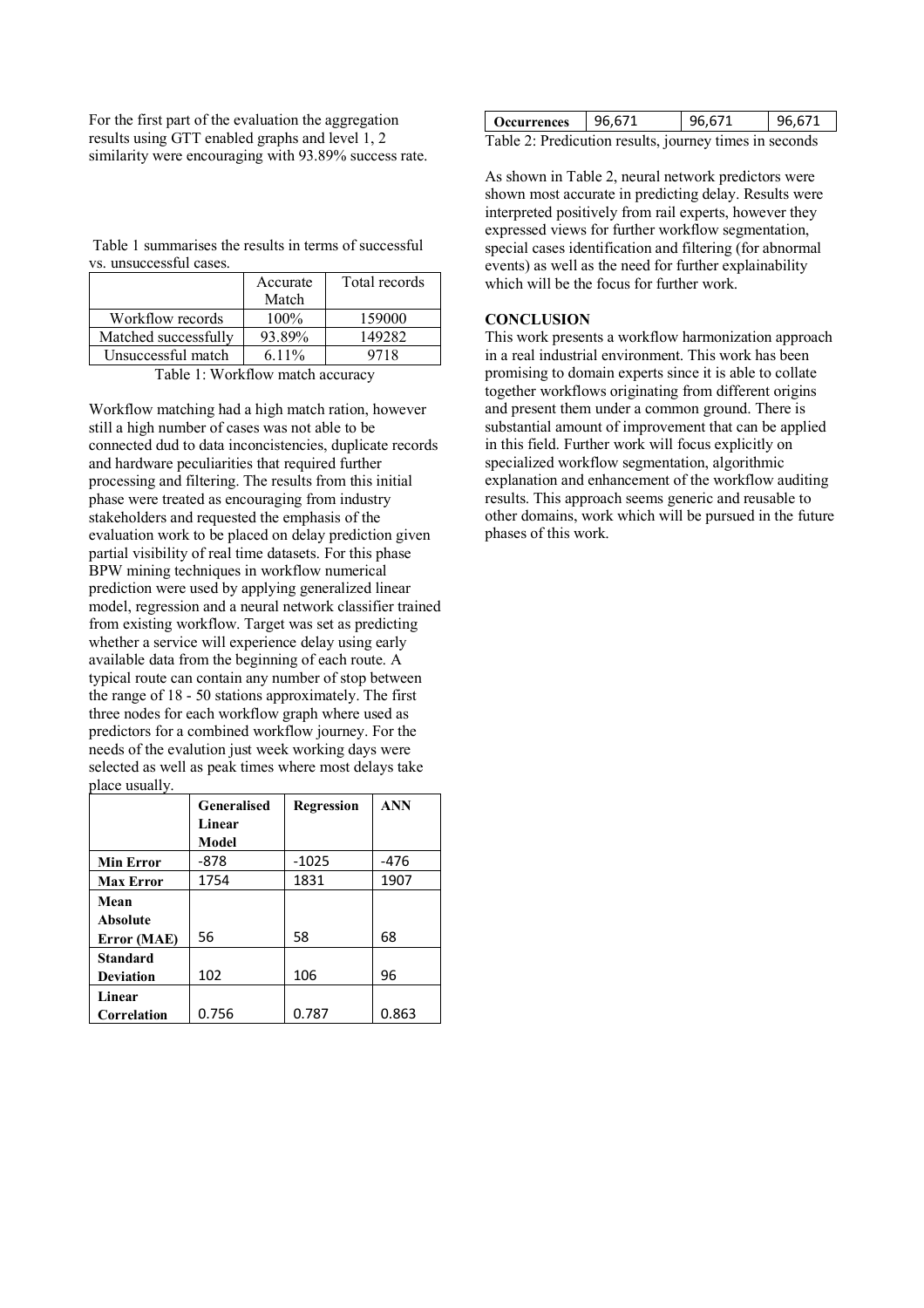#### **REFERENCES**

- Adedoyin, A., Kapetanakis, S., Samakovitis, G., Petridis, M. (2017) Fraud Detection in Mobile Payment Transfer, In proceedings of the 22nd UK CBR workshop, Peterhouse, December 2017,(Ed M. Petridis), Brighton press, pp. 41-44
- Agorgianitis, I., Petridis, M., Kapetanakis, S., Fish, A. (2016) Evaluating Distributed Methods for CBR Systems for Monitoring Business Process Workflows. In proceeding of ICCBR 2016, Workshop on Reasoning about time in CBR, Atlanta, GA, October 28-November 2, 2016, pp.122-131
- Al Murayziq, T. S., Kapetanakis, S.,Petridis, M. (2015). Towards successful prediction of Dust Storms using Casebased Reasoning and Artificial Neural Networks. In proceedings of the 20th UK CBR workshop, Peterhouse, December 2015,(Ed M. Petridis), Brighton press, pp. 58-67
- Al Murayziq, T., S., Kapetanakis, S., Alshammari, G., Petridis, M. (2017) Identifying and Predicting the Dust Events by Using Case Based Reasoning (CBR) , In Proceedings of the 22nd UK CBR workshop, Peterhouse, December 2017,(Ed M. Petridis), Brighton press, pp. 45-46
- Alshammari, G., Jorro Aragoneses, J. L., Kapetanakis, S., Petridis, M., Recio-Garcia, J. A., Diaz-Agoudo, B. (2017) A hybrid CBR approach for the long tail problem in recommender systems. In proceedings of The International Conference in Case-based Reasoning (ICCBR 2017), pp. 35-45
- Amin, K., Kapetanakis, S., Althoff, K., Dengel, A., Petridis, M. (2019) Building Knowledge Intensive Architectures for heterogeneous NLP workflows, In proceedings of the AI 2019
- Amin, K., Kapetanakis, S., Polatidis, N., Althoff, K., Dengel, A.  $(2020)$  DeepKAF: A Heterogeneous CBR & Deep Learning Approach for NLP Prototyping, International Conference on Innovations in Intelligent Systems and Applications: INISTA 2020. IEEE
- Bandis, E, Kapetanakis, S, Petridis, M, Fish, A. 2017. Effective Similarity Measures for Process Mining Using CBR on Rail Transport Industry, *in Proceedings of the 22nd UKCBR worksho*p, Cambridge UK
- Bandis, E, Petridis, M, Kapetanakis, S,: Predictive Process Mining Using a Hybrid CBR Approach for the Rail Transport Industry, in RATIC 2018, *Proceedings of the 26th International Conference in Case Based Reasoning*, Stockholm, Sweden 9-12 July 2018
- Business Process Management Initiative (BPMI): BPMN 1.1: OMG Specification, February 2008, http://www.bpmn.org/, accessed Feb 2021
- Ekpenyong, F., Samakovitis, G., Kapetanakis, S., Petridis, M. (2019) An ensemble method: Case-Based Reasoning and the Inverse Problems in Investigating Financial Bubbles, in Proceedings of the International Conference on Cognitive Computing (ICCC 2019)
- Kapetanakis, S., Petridis, M., Ma, J., Bacon, L. (2009). Workflow Monitoring and Diagnosis Using Case Based Reasoning on Incomplete Temporal Log Data. Proceedings of the Workshop on Uncertainty, Knowledge Discovery, and Similarity in Case Based Reasoning UKDS, in Workshop proceedings of the 8th International Conference on Case Based Reasoning, Seattle, USA, 2009
- Kapetanakis, S., Petridis, Ma, J., Bacon, L. 2010. Providing explanations for the intelligent monitoring of business workflows using case-based reasoning. In: Roth-Berghofer, T., Tintarev, N., Leake, D. B., Bahls, D. (eds.) *Proceedings of the 5th International Work-shop on explanation-aware Computing Exact* (ECAI 2010), Lisbon, Portugal
- Kapetanakis, S.,Petridis, M.,Knight, B.,Ma, J.,Bacon,L. 2010. A Case Based Reasoning Approach for the Monitoring of Business Workflows, *18th International Conference on Case-Based Reasoning,* ICCBR 2010, Alessandria, Italy, LNAI
- Kapetanakis, S., Petridis, M., Ma, J., Knight, B., Bacon, L. (2011). Enhancing Similarity Measures and Context Provision for the Intelligent Monitoring of Business Processes in CBR-WIMS, In: Process-oriented Case-Based Reasoning workshop (PO-CBR), ICCBR2011
- Kapetanakis, S., Samakovitis, G., Gunasekara, B., Petridis, M. (2012). 'Monitoring Financial Transaction Fraud with the use of Case-based Reasoning', Seventeenth UK Workshop on Case-Based Reasoning (UKCBR 2012), 11th December 2012, Cambridge, UKa
- Kapetanakis, S., Samakovitis, G., Gunasekara, B., Petridis, M. (2013). The Use of Case-Based Reasoning for the Monitoring of Financial Fraud Transactions, Journal of Expert Update Vol. 13 (1) pp.75-83
- Kapetanakis, S., Petridis, M. 2014. Evaluating a Case-Based Reasoning Architecture for the Intelligent Monitoring of Business Workflows, *in Successful Case-based Reasoning Applications-2*, S. Montani and L.C. Jain, Editors, Springer Berlin Heidelberg. p. 43-54
- Lansley, M., Polatidis, N., Kapetanakis, S., Amin, K., Samakovitis, G., Petridis, M. (2019) Seen the villains: Detecting Social Engineering Attacks using Case-based Reasoning and Deep Learning, In Proceeding of the Deep Learning Workshop in Case-based Reasoning, ICCBR 2019
- Ma, J., Knight, B. 1994. A General Temporal Theory, the Computer Journal, 37(2), 114-123
- O' Connor, D., Kapetanakis, S., Samakovitis, G., Floyd, M., Ontañon, S., Petridis, M. (2018) Autonomous Swarm Agents using Case-based Reasoning In Proceedings of the Thirty-eighth SGAI International Conference on Artificial Intelligence, AI 2018, pp. 210-216
- Petridis, M., Kapetanakis, S., Ma, J., Burlutskiy, N. (2014). Temporal Knowledge Representation for Case Based Reasoning Based on a Formal Theory of Time. In: Gundersen, O. E., Montani, S. (eds) Proceedings of RATIC: Reasoning about Time in CBR, ICCBR 2014, pp. 154-164, Springer, Heidelberg(2014)
- Reijers, H.A. 2003. Design and Control of Workflow Processes: *Business Process Management for the Service Industry*. Springer, Heidelberg
- Tiwari, A., Turner, C. J., & Majeed, B. 2008. A review of business process mining: State-of-the-art and future trends. *Business Process Management Journal*, 14(1),5–22
- Van der Aalst, W.M.P., ter Hofstede, A.H.M., Weske, M. 2003. Business Process Management: A Survey. *In: van der Aalst, W.M.P., ter Hofstede, A.H.M., Weske, M. (eds.) BPM 2003. LNCS*, vol. 2678, pp. 1-12. Springer, Heidelberg
- Van der Aalst. 2011. Process Mining: Discovery, Conformance and Enhancement of Business Processes. Springer-Verlag, Berlin

Workflow Management Coalition. Workflow management coalition glossary & terminology. http://www.wfmc.org/standars/docs/ TC1011 term glossary  $v3, 2021$ 

Zur Muehlen, M. 2004. Workflow-Based Process Controlling: Foundation, Design and Application of Workflow-driven Process Information Systems. Logos